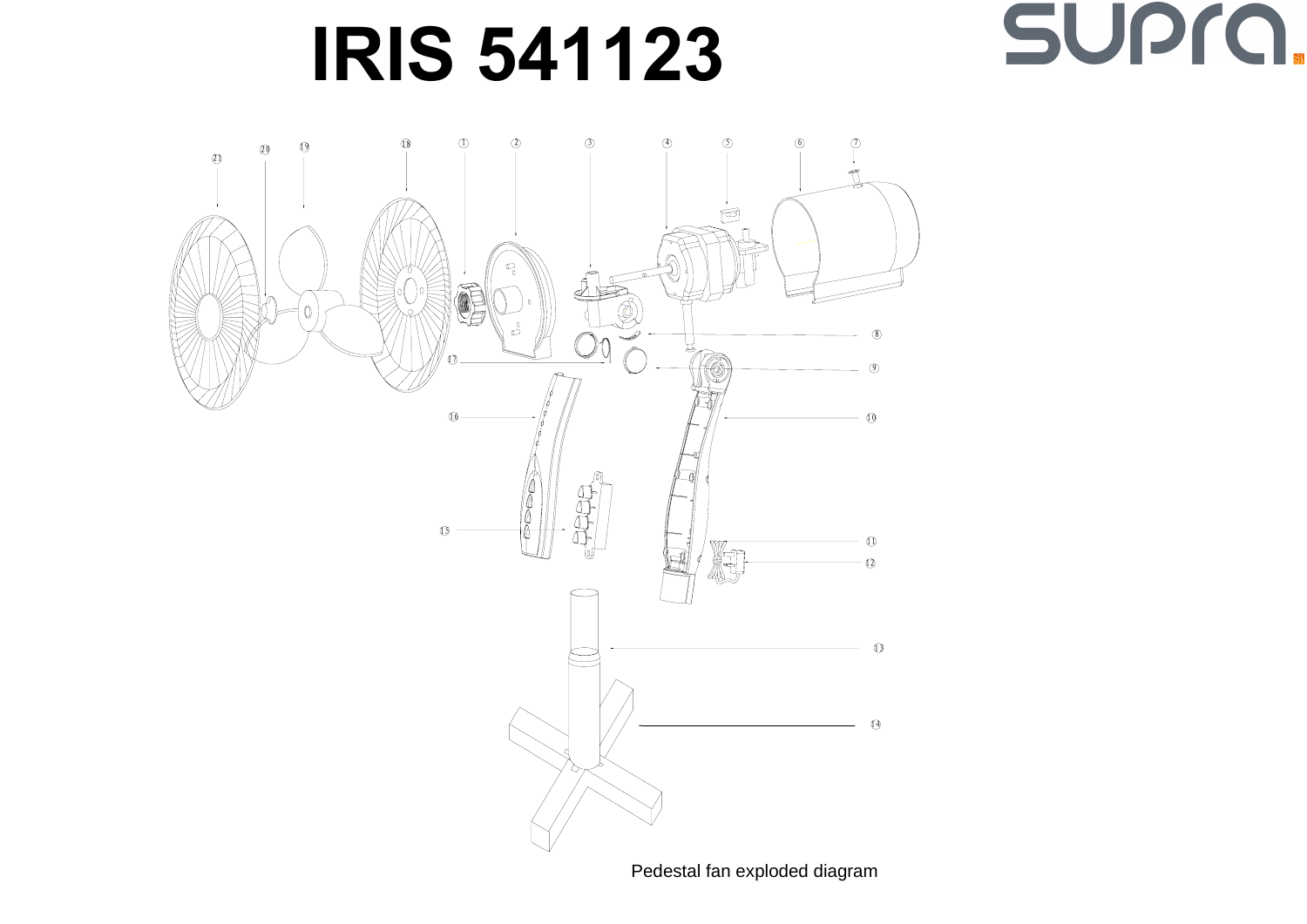| Pedestal fan BOM |                               |               |                              |              |  |                   |  |  |  |  |
|------------------|-------------------------------|---------------|------------------------------|--------------|--|-------------------|--|--|--|--|
| No.              | Components                    | Type/         | Material/                    | Quantity     |  | Approval          |  |  |  |  |
|                  |                               | Model         | Specification                |              |  |                   |  |  |  |  |
| $\mathbf{1}$     | Back grill nut                | PC-366        | PP 94HB                      | $\mathbf{1}$ |  | E 85783           |  |  |  |  |
| $\overline{2}$   | Motor cover                   | PC-366        | PP 94HB                      | $\mathbf{1}$ |  | E 85783           |  |  |  |  |
| $\overline{3}$   | Connect bracket               | $HI-121H$     | ABS94HB                      | $\mathbf{1}$ |  | E203955           |  |  |  |  |
| $\overline{4}$   | Motor                         | MO7           | 220-240V/50Hz                | $\mathbf{1}$ |  | Test with         |  |  |  |  |
|                  |                               |               | 45W Class120                 |              |  | Appliance         |  |  |  |  |
| 5                | Capacitor                     | CBB61         | $1.2 \mu F/400V$             | $\mathbf{1}$ |  | <b>VDE</b>        |  |  |  |  |
|                  |                               |               |                              |              |  | 40006835          |  |  |  |  |
|                  |                               |               | $1.2 \mu F/400V$             | $\mathbf{1}$ |  | <b>VDE 104866</b> |  |  |  |  |
|                  | Alternative                   | <b>CBB6-1</b> |                              |              |  |                   |  |  |  |  |
| 6                | Motor enclosure               | PC-366        | PP 94HB                      | $\mathbf{1}$ |  | E 85783           |  |  |  |  |
| $\tau$           | Operating shaft               | PC-366        | PP 94HB                      | $\mathbf{1}$ |  | E 85783           |  |  |  |  |
| 8                | Adjustable                    |               | A3                           | $\mathbf{1}$ |  |                   |  |  |  |  |
|                  | angle plate                   |               |                              |              |  |                   |  |  |  |  |
| 9                | decorative plate              | $HI-121H$     | ABS94HB                      | $\mathbf{1}$ |  | E203955           |  |  |  |  |
| 10               | <b>Back housing</b>           | $HI-121H$     | ABS94HB                      | $\mathbf{1}$ |  | E203955           |  |  |  |  |
| 11               | Power cord                    | H03VVH2-F     | $2\times0.5$ mm <sup>2</sup> | $\mathbf{1}$ |  | <b>VDE</b>        |  |  |  |  |
|                  | $(Class$ $II)$                |               |                              |              |  | 139259            |  |  |  |  |
|                  | Alternative<br>$(Class$ $II)$ | H03VVH2-F     | $2\times0.5$ mm <sup>2</sup> | $\mathbf{1}$ |  | VDE 40001903      |  |  |  |  |
|                  |                               |               |                              |              |  |                   |  |  |  |  |
|                  | Alternative<br>(Class I)      | H03VV-F       | $3\times0.5$ mm <sup>2</sup> | $\mathbf{1}$ |  | <b>VDE</b>        |  |  |  |  |
|                  |                               |               |                              |              |  | 139259            |  |  |  |  |
| 12               | Plug<br>$(Class$ $II)$        | $HL-6$        | AC250V, 2.5A                 | $\mathbf{1}$ |  | <b>VDE</b>        |  |  |  |  |
|                  |                               |               |                              |              |  | 40009738          |  |  |  |  |